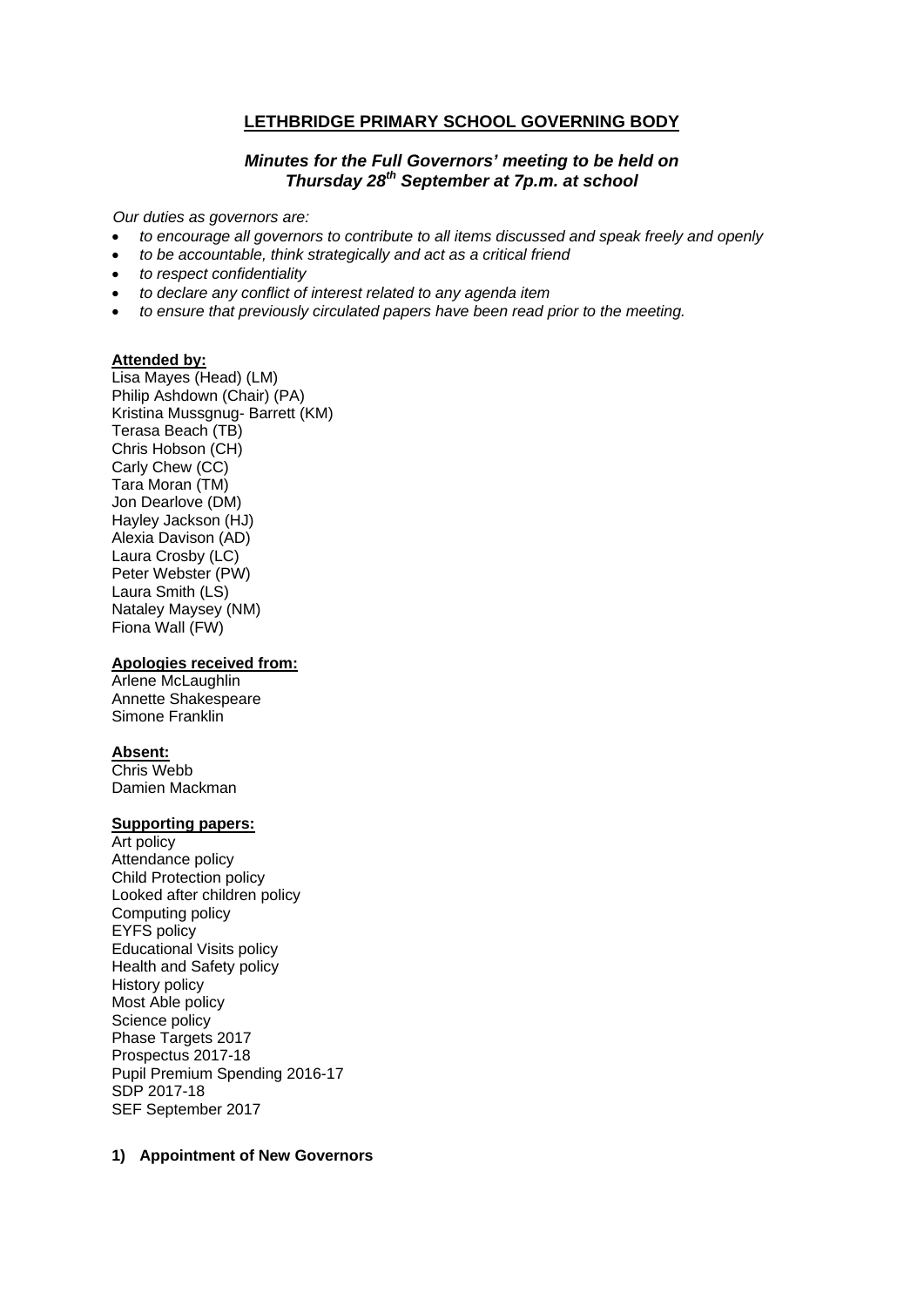PA welcomed all to the meeting, with a special welcome to the prospective governors. PA asked the prospective governors to leave the room so that their appointment can be agreed. PA had circulated a note prior to the meeting explaining who would be appointed as a parent/community/co-opted governor. Governors agreed to appoint all the prospective governors. The new governors returned to the room. PA informed them that they had now all been appointed. PA asked everyone to introduce themselves; governors went around the room stating their name and role. PA said that if the new governors had any questions then please contact himself or the clerk.

## *2)* **Welcome, apologies and declarations of interest**

PA reminded all governors to complete a declaration of pecuniary interest form and sign the Governor Code of Conduct. **ACTION ALL.** 

# **3) Appointment of Vice-Chair**

PA explained that the scheme of delegation states that the governing body must have a Chair, Vice Chair and Committee Chair which are usually appointed at the first meeting of the academic year. PA informed governors that as he was elected Chair at the last meeting, therefore tonight they only need to appoint a Vice Chair. PA said that KM is the current Vice Chair, however her term of office ends in December so a new Vice Chair needs to be appointed soon. There were no nominations so KM agreed to continue as Vice Chair until December.

## **4) Notification of items for AOB**

1. PA- Update from Finance and Staffing.

# **5) Minutes of Previous Meeting 11.07.17**

CH stated that he felt that the minutes needed amending to state that there was a lengthy debate about the Uniform policy. **ACTION CLERK**- Add sentence "There was a lengthy debate that included these points:"

The minutes were accepted and signed as a correct record of the meeting.

## **6) Matters Arising**

CM had made changes to the contact details on the Emergency Plan. KM had updated the Uniform policy which has been circulated to parents. Governors had arranged a "meet and greet" session with prospective governors.

# **7) Data report from Head**

LM had circulated the SEF and End of Year targets prior to the meeting. LM referred to the End of Year data at the bottom of the SEF. At this point, CH recommended new governors to download the Governorhub app as it allows documents to be viewed offline, once they are able to access it. LM fed back that in all year groups we are above national average. LM referred to the tables of phonics data. LM informed governors that in KS1, most children take the phonics screening test in year 1, those who don't pass in year 1 retake it in year 2. The pass rate at the end of year 2 is 97% and those who have not passed have SEN. LM said that the challenge for Lethbridge is demonstrating progress from the end of KS1 to the end of KS2 as attainment is consistently high. LM explained that the writing score is slightly below national due to the curriculum change, the old level 3 would now be "greater depth" which is more difficult to achieve, and this is something the school is working on this year. LC asked if the children's scores would pick back up as they go up the school. LM replied that the issue is that 52% achieved a level 3 at the end of KS1 but 25% achieved "greater depth" at the end of KS2 so it looks like they are not making progress. CS added that "greater depth" is more in line with the old level 6. CH agreed, adding that level 6's were exceptional. LM added that progress scores have improved since last year. This afternoon progress scores for individual children/ groups of children that did not make expected progress have been released and LM will be reviewing this data .. HJ asked if we can compare our scores with other schools. LM replied yes, after December when the league tables have been released.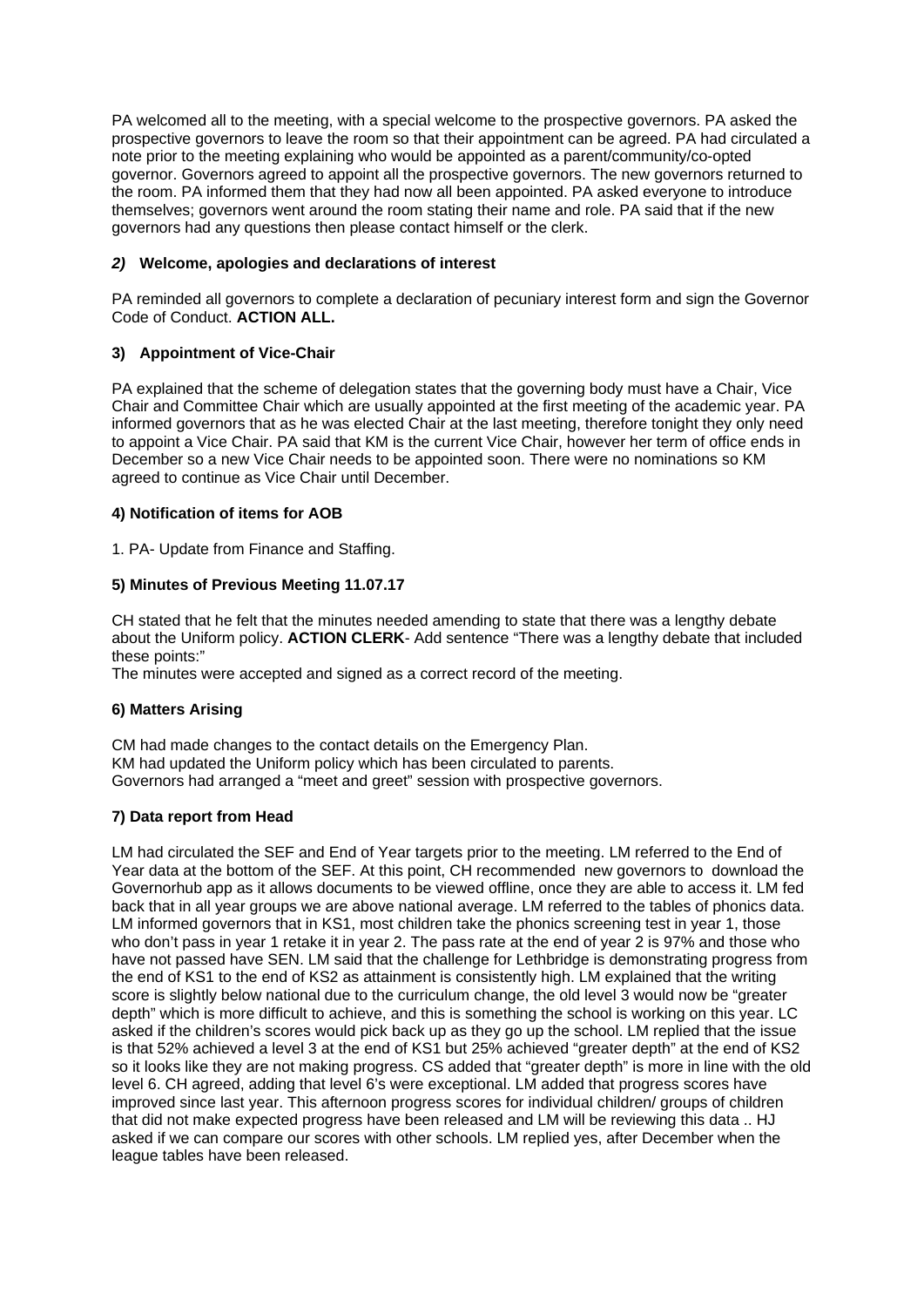LM referred to the end of year data for those not at the end of key stage. She pointed out an error, in Year 3 77.6% achieved expected level for Maths, not 72%. LM explained that as children get older it is easier to identify those who work above expected, which is why year 1 looks lower. LM also explained that there are differences in cohorts e.g the amount of children with SEN/EAL. These groups will be targeted for intervention work and it is on the SDP. The new governors felt it would be helpful to receive a list of acronyms to help them read the data. **ACTION CLERK.** CH asked why the data for science looks different. LM replied that for science, you are either working above or below. LM said she is very pleased with the data. JD said that he felt he had only been told good points. LM replied that we do want better progress scores and are working hard to achieve them. PA thanked LM for her data report.

# **8) Pupil Premium Report 16-17**

PA explained that the purpose of monitoring pupil premium spending on children is to ensure its purpose of closing the gap between the attainment of disadvantaged children and the others is effective . PA added that schools are legally required to monitor allocated spending for pupil premium children. LM explained that PP is allocated to children who are eligible for free school meals, have parents in the armed forces, are looked after or adopted. LM said that as we don't get much PP funding we have to spend it carefully to make sure they can achieve their best, for example on academic support or trips. LM had circulated the Pupil Premium spending for 2016 prior to the meeting. KM asked if the data could include PP funding that benefitted those who are not PP, for example Rainbow group benefits those with social/emotional needs, who are not always disadvantaged, or an additional TA in class benefits the other children too. LM said she could include that in the data also. LM added that there are families who are not eligible for PP but are hard pressed and we include them. JD asked if Ofsted would only be interested in those receiving PP. LM replied yes, but they would be able to have a conversation about why we include the other families. KM reminded governors that at the recent Ofsted inspection they were happy with how money was being spent. PA raised an issue that some who qualify for PP do not request it. TB asked about the 3 children in last year's year 2 in which 2 did not meet expected reading and 1 did not meet expected writing/maths. TB asked if they also had other issues e.g SEN. LM replied that they would. PA informed governors that no data should be child specific and all information is confidential. LM asked EL to add the PP plan for this year on the next agenda. **ACTION CLERK.** 

## **9) New School Development Plan**

LM had circulated the SDP prior to the meeting. LM informed governors that the SDP is updated as the year goes on. She explained that it is organised by Ofsted criteria. LM went through some key points with governors:

Leadership and Management- LM said this year they will be developing the roles of non-core subject leaders and also governors. PA said that governors need to increase their involvement in school and knowledge of subjects other than English and Maths. PA said that link governors are a useful way of improving this, however due to time constraint; PA will call a separate meeting before the next FGB to decide link roles. **ACTION PA.** 

Teaching and Learning- LM informed governors that they want to narrow the gap between boys' and girls' writing, from EYFS onwards which was mentioned heavily during the Ofsted inspection. LM added that the gap in EYFS is 8% compared to the national of 13%. CS added that it is a world-wide issue. JD asked if the Ofsted report was public. LM replied that there is a link on the website. EAL- LM informed governors that the amount of children with EAL has gradually increased. However, this year the percentage of EAL in the whole school is 12%, in EYFS is over 25% which is a big change. LM informed that there isn't a majority of one cultural group, that there is a diverse intake of cultures. LM said that they want to create an EAL Champion role across the school. TB asked if there is any software that could be used to help support the children. LM replied that they are looking into it. LM added that EAL outcomes at the end of KS2 are very good. FW asked if 'EAL' includes bi-lingual children. LM replied that it does. JD asked if they get the information from parents. LM replied that parents fill out a form when they apply; some are reticent to say that English is not their first language; however staff get the correct information though conversations with parents. LM said that the increase of EAL children brings more funding, which is positive.

## **10) New Prospectus**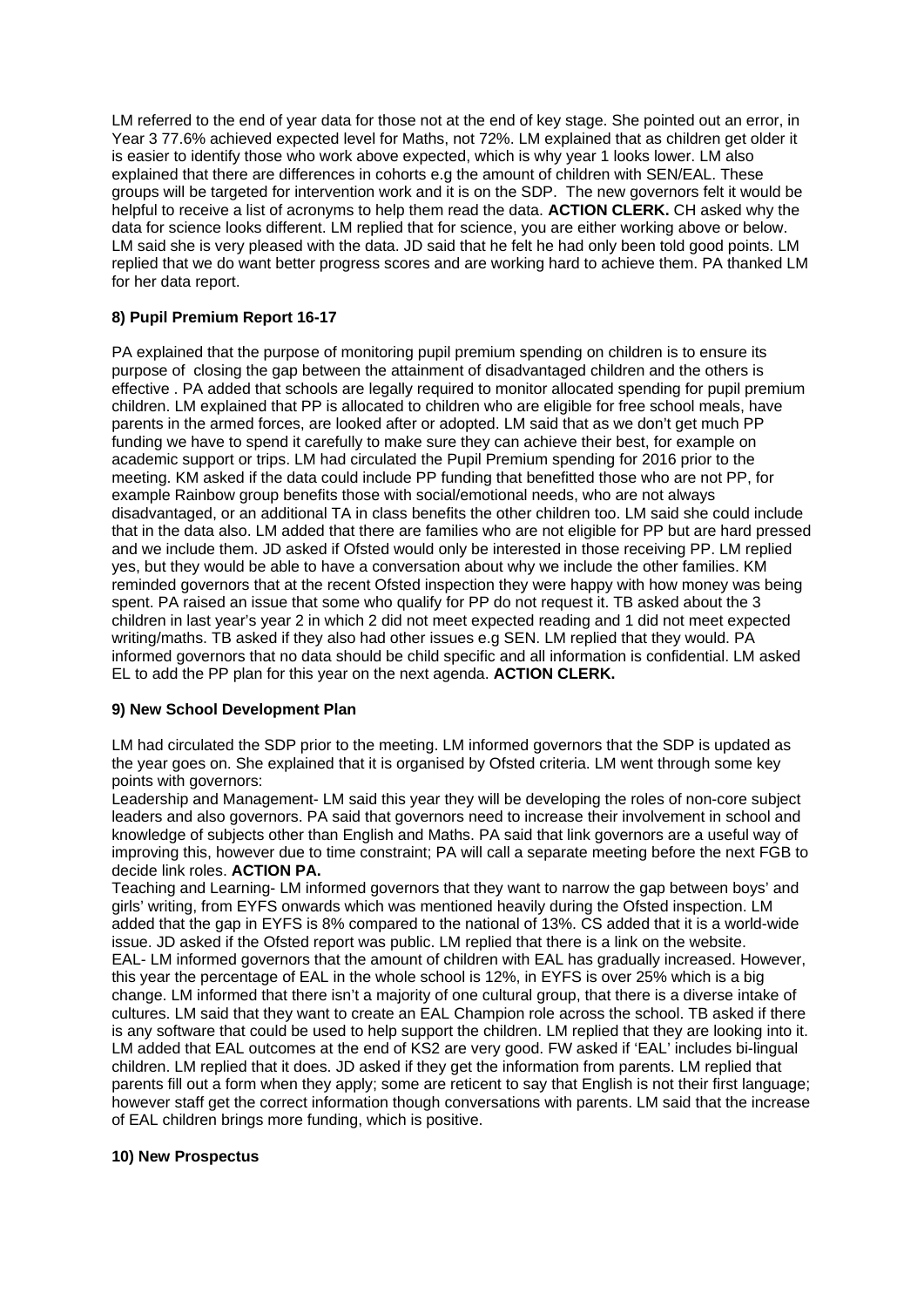LM circulated the new prospectus prior to the meeting. KM said she had been unable to open it as it is in Microsoft Publisher. LM said she would circulate it again in a different format. **ACTION LM.**  LM explained that it had just had a few changes from the previous one, to include quotes from the recent Ofsted inspection. PA said it would be formally agreed at the next FGB meeting. **ACTION CLERK**- Add to agenda.

### **11) Head performance review - date to agree**

PA explained that it is the role of the Governors to review the Head Teacher. He informed governors that the performance review consists of a panel of 3 governors, usually the Chair, Committee Chair and another governor.) One governor from last year's performance review must be present at the next review. PA, KM and Patrick Weir performed LM's review last November. They also get advice from Bill Jerman, the School Improvement Partner. TB asked why the review takes place in November, as she went on a training course which recommended doing it earlier in the academic year. PA replied that the requirement is for it to be completed by December and that after the summer holidays, it can take a while to find a suitable date/time. LM added that some performance targets are set with data requirements which may not be available early in the academic year. PA, KM and another non staff Governor will perform the next performance review and will report back at the next meeting.

### **12) Admissions**

LM explained the two typ**e**s of admissions, new starter (EYFS) and in year. Previously both have been done by the borough, however last year the service was poor and there were empty spaces with families eager to fill them but they were left waiting. LM said that therefore we have taken control of our in year admissions. The borough sends the waiting list and we contact parents in line with our admissions policy.PA agreed that this system was much better for families. LM informed governors that they will be completed in blocks throughout the year; the first round has been completed. LM informed governors that the census is held on the  $5<sup>th</sup>$  October and to receive the most funding we need a full school so now we can organise new starters to start before the census. LM said that they have so far reduced 13 spaces to 6 and a new waiting list was received today. LM said that governors need to monitor that the school is being fair with admissions, PA, TB and KM met with LM to check the first round of admissions was in line with the admissions policy. LM said that there should be a group of 3 governors who meet for 5-10 minutes to check the admissions when required throughout the year. PA asked if governors would please consider being part of this group, especially those who are available around the school day. PA said that himself, TB and KM would check tonight's list after the meeting has closed.

#### **13) Policies**

*Art, Attendance, EYFS, Children in Care, Computing, History, Health and Safety, Most Able, Science, Child Protection/Safeguarding, Educational Visits* 

TB and KM sent amendments prior to the meeting which had been completed. PA reminded governors that it is best to send any comments to the clerk before the meeting in order to save time.

#### Additional amendments:

Computing policy- CH suggested cutting the specific list of programs and adding a sentence to inform parents that we "stay up to date."

Child Protection- Last year's policy had been circulated. CS has recently updated the policy which will be reviewed at the next meeting.

Educational Visits- KM suggested removing the 'Governors' section as it does not reflect practise, and it is not the role of the governors to monitor school trips. KM suggested adding the parents' code of conduct for trips onto the policy.

Health and safety policy- TB mentioned the policy states that one member of each sex will accompany mixed parties on residential trips if aged 9 or over. TB asked if this happens in reality as there are few members of male staff. It was agreed that the policy would be amended to "where possible, one member of staff of each sex will accompany mixed parties on residential visits if aged 9 or over." TB also mentioned the section on private car use; she asked how often this happens as perhaps the school should have business use insurance for this purpose. LM replied that it is this rarely occurs, but she would look into it. **ACTION LM.**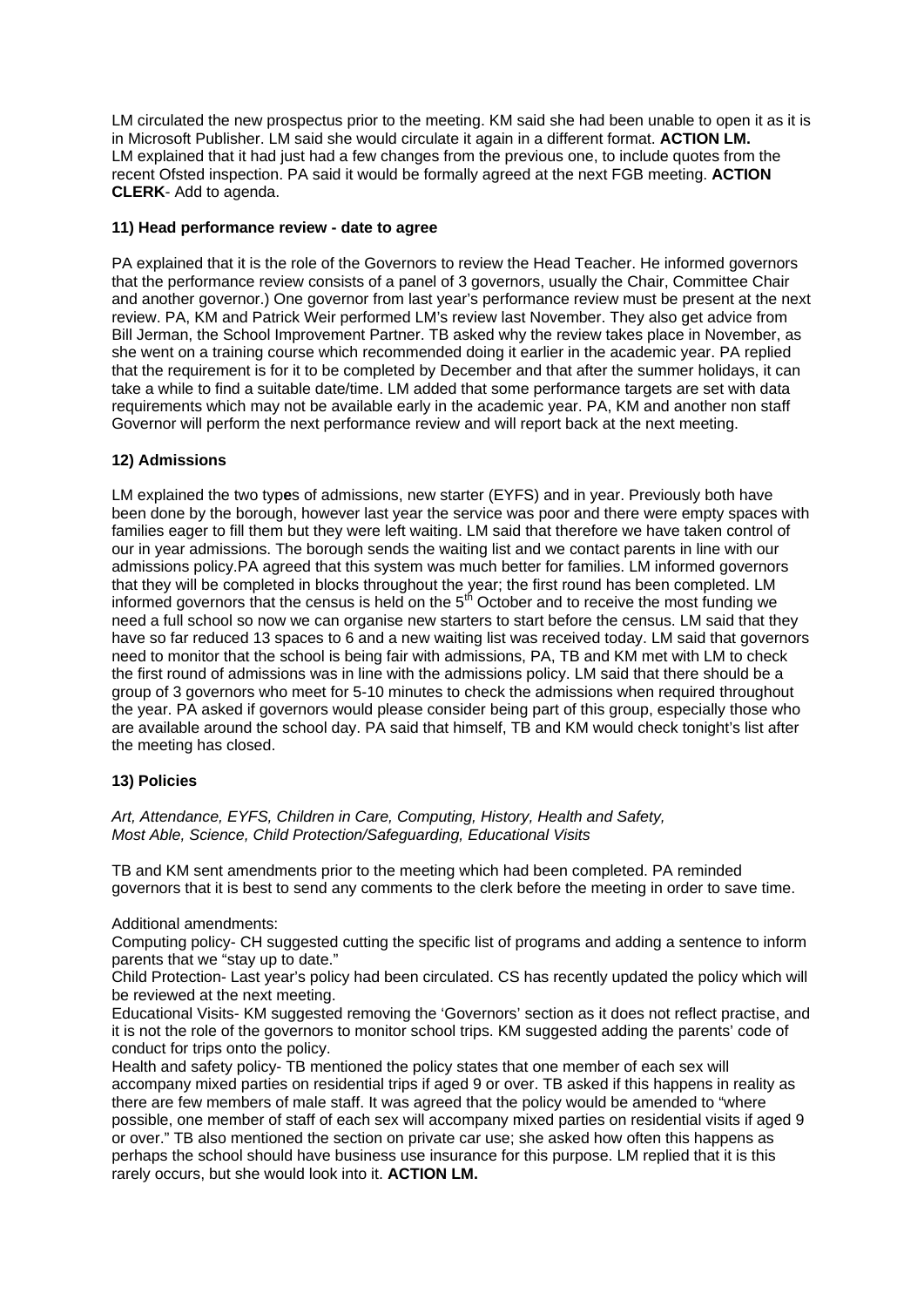The governors discussed the Attendance policy. LM notified governors that it had been written in line with new guidance from the Borough which means parents could be charged for taking their child out of school in term time. TB agreed that there should be a deterrent.CH asked how often absences are approved. LM replied that she marks absences as unauthorised frequently and only authorises term time absences in exceptional circumstances. CH asked if the last day of school would be marked as unauthorised, as many prefer to travel on that day. LM replied that the policy gives her the discretion to authorise absences but also not to authorise those who repeatedly take term time holidays. TM agreed, stating that there are children who repeatedly miss the last day/days of term. TB added that once marked as unauthorised, it is the Borough who decides if parents are fined. HJ asked what criteria are used to decide if it will be fined. KM replied that they look at the previous 12 weeks attendance. LM said that she cannot remember a family ever receiving a penalty fine and that they would prefer to work with the family to improve the child's attendance. PA agreed and said he felt the policy was good.

LM brought to attention that governors only need to approve statutory polices, currently governors review and approve all the policies. LM asked if governors would prefer to just review the statutory ones. Governors agreed. LM suggested a small group of governors have the responsibility of reviewing policies. TB volunteered as she enjoys checking them. LM thanked TB. **ACTION-** TB and Clerk prepare a list of statutory policies and review dates.

## **14) Governor Updates**

PA reminded governors of the Briefing document from Governor Support which contains training opportunities and information and governors can feedback from the training. PA said that due to time constraints, he will call a separate meeting to decide link governor roles. **ACTION PA.**

### **15) AOB**

### **1. Update from Finance and Staffing**

The minutes of the Finance and Staffing meeting have been circulated. PA informed governors that the rollover is 25k more than expected which has been added into the contingency; however our financial issues have been added to the Risk Register. PA notified governors that the new toilets in EYFS/KS1 playground have been completed. PA said that there are spaces on the Finance and Staffing committee for new governors who are interested. PA added that it is not ideal for himself to be the Chair and Committee chair so if anyone would like the position to let him know. **ACTION PA**-Circulate note.

#### **16) Date of next meeting**: *Wednesday 29th November at 7pm*

PA reminded governors that the next meeting will also include the Annual General Meeting. PA also informed governors that the next Finance and Staffing meeting will include a visit from the auditors, Bishop Fleming. PA asked new governors to consider joining the Finance and Staffing committee. **ACTION PA**- Send out a message asking if anyone wants to join the Finance and Staffing committee.

#### **17) Close of Meeting**

PA thanked the governors for attending the meeting and closed the meeting at 9.05pm.

#### *Matters Arising:*

| <b>Detail</b> | <b>Allocated to</b> | <b>Action</b>                                     |
|---------------|---------------------|---------------------------------------------------|
| Minute 2      | ALL                 | Return Declaration of Interest forms and Code of  |
|               |                     | Conduct asap                                      |
| Minute 5      | Clerk               | Amend minutes to describe length of discussion on |
|               |                     | the Uniform policy                                |
| Minute 7      | Clerk               | Circulate list of acronyms to new governors       |
| Minute 8      | Clerk               | Add PP plan to next agenda                        |